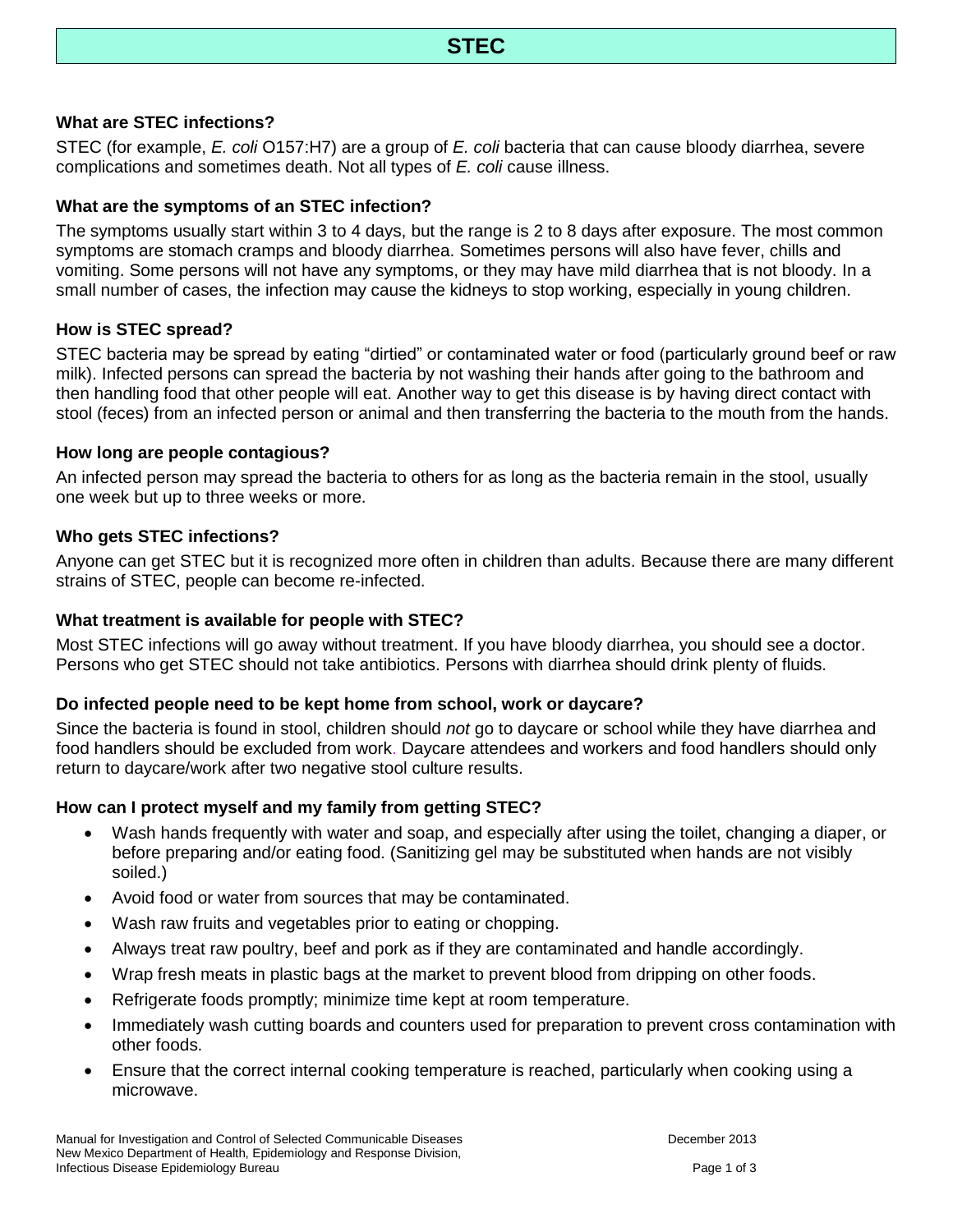# **¿Qué es la STEC?**

STEC (por ejemplo, *E. coli* O157:H7) son un grupo de bacterias llamadas *E. coli* que pueden producir diarrea con sangre, complicaciones severas y, algunas veces, muerte. No todos los tipos de *E.coli* causan enfermedades.

#### **¿Cuáles son los síntomas de una infección por STEC?**

Los síntomas pueden aparecer entre 2 y 8 días después de haber estado expuesto, pero suelen aparecer entre 3 y 4 días. Los síntomas más comunes son retorcijones en el estómago y diarrea con sangre. A veces, también puede darse fiebre, escalofríos y vómitos. Algunas personas pueden no tener ningún síntoma o sólo tener una diarrea leve pero sin sangre. En un pequeño número de casos, la infección puede afectar a los riñones y causar que éstos dejen de funcionar, especialmente en niños pequeños.

### **¿Cómo se transmite la STEC?**

STEC se puede transmitir al comer comida o beber agua contaminadas (sucias), especialmente si es carne molida de res o leche no pasteurizada. Las personas infectadas pueden transmitir la bacteria si no se lavan las manos después de ir al baño y entonces tocan la comida que otros van a comer. Otra forma de contraer esta enfermedad es por contacto directo con las heces de una persona o animal infectados, después de tocarlos se transfiere la bacteria de las manos a la boca.

### **¿Por cuánto tiempo puede alguien contagiar a otros?**

Una persona infectada puede transmitir la bacteria a otros mientras ésta se encuentre presente en las heces, normalmente durante una semana pero puede ser hasta tres semanas o más.

### **¿Quién puede contraer una infección por STEC?**

Cualquiera puede contraerla, pero es más frecuente en niños que en adultos. Como hay muchos tipos diferentes de la bacteria STEC, puede volver a ocurrir en cualquier momento.

### **¿Cómo se trata una infección por STEC?**

La mayoría de infecciones por STEC desaparecen sin ningún tratamiento. Las personas infectadas por STEC no deben tomar antibióticos. Si usted tiene diarrea con sangre, vaya a un médico. Las personas que tienen diarrea deben beber muchos líquidos.

# **¿Es necesario quedarse en casa y no ir a la escuela, a la guardería o al trabajo?**

La bacteria está presente en las heces, por eso los niños **no** deben ir a la guardería o a la escuela mientras tengan diarrea. Las personas que trabajan manipulando alimentos no deben ir al trabajo. Los niños y trabajadores de la guardería, y los manipuladores de alimentos podrán regresar cuando tengan dos resultados negativos en sus pruebas de heces y la aprobación de las autoridades de salud pública.

#### **¿Cómo puedo protegerme yo y también proteger a mi familia contra estas infecciones?**

- Lávese las manos con frecuencia con agua y jabón, sobre todo después de usar el baño, cambiar pañales y antes de preparar o comer alimentos. (En lugar de lavárselas puede usar un gel desinfectante para manos cuando no se vean sucias).
- Evite agua o comida que puedan provenir de fuentes contaminadas.
- Lave las frutas y verduras antes de comerlas o cortarlas.
- Siempre trate la carne cruda de pollo, pavo, res y puerco con precaución, como si estuviera contaminada, y manipule de forma adecuada.
- Ponga la carne cruda dentro de bolsas de plástico cuando la compre en el mercado para que la sangre de ésta no se mezcle con otros alimentos.
- Ponga los alimentos en el refrigerador pronto, deben pasar el menor tiempo posible fuera.
- Lave inmediatamente los tableros para cortar y mostradores que ha usado para preparar estos alimentos, de esta forma evita que otros alimentos se puedan contaminar.
- Asegúrese de que la carne alcanza la temperatura interna correcta cuando se cocina, sobre todo si usa un microondas para cocinarla.